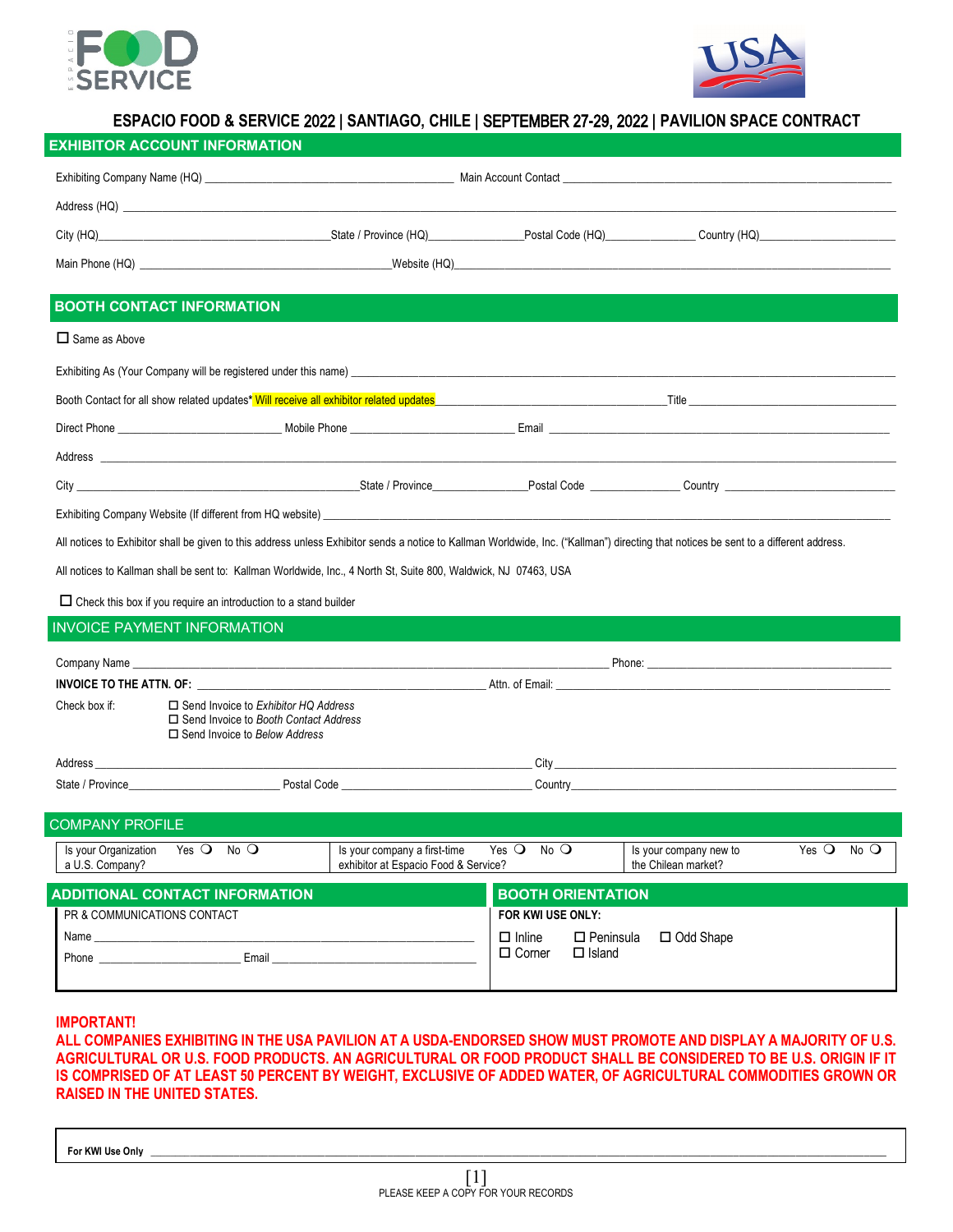### **SPACE SELECTION AND PARTICIPATION FEE PRICING**

We request the following booths: 1<sup>st</sup> Choice \_\_\_\_\_\_\_ 2<sup>nd</sup> Choice \_\_\_\_\_\_\_ 3<sup>rd</sup> Choice \_

If booth numbers are not yet available, please consult with the show salesperson for booth preferences.

All USA Pavilion exhibitors will enjoy the complete package of services and amenities outlined in our show prospectus.

#### **A. Space Selection (Check only one box and then type in the dimensions – the rest will calculate)**

**"Walk-on" Package (Minimum 9 sqm)** (Upgraded hard-wall stand design, lighting, furniture, and cleaning)

|    | Quantity                                                                   |                                                       | x US\$ 6,885                                                                                                                    |                                                       | $= USS$ | \$0.00 |  |
|----|----------------------------------------------------------------------------|-------------------------------------------------------|---------------------------------------------------------------------------------------------------------------------------------|-------------------------------------------------------|---------|--------|--|
| C. | <b>Full Page</b><br><b>Outside Back Cover</b><br><b>Inside Front Cover</b> | <b>US\$ 600</b><br><b>US\$ 950</b><br><b>US\$ 800</b> | Advertisement Options in The Official Guide to U.S. Exhibitors:<br><b>Half Page</b><br><b>Inside Back Cover</b><br>Logo Listing | <b>US\$ 375</b><br><b>US\$ 800</b><br><b>US\$ 195</b> | = US\$  | \$0.00 |  |
| D. | <b>Grand Total</b>                                                         |                                                       |                                                                                                                                 |                                                       | = US\$  | \$0.00 |  |
|    | Deposit Due                                                                |                                                       |                                                                                                                                 |                                                       | =US\$   | \$0.00 |  |

**Invoicing Policy: In Kallman Worldwide's efforts to be a paperless office, all invoices will be sent via email.**

### **SIGNATURE SECTION**

**This USA Pavilion Space Contract is supplemented by the Official USA Pavilion Space Contract Terms & Conditions which are attached hereto and made an integral part hereof. Upon execution, these instruments shall together be deemed to be a contract for space at the Show for which payment shall be required.**

Checks make payable to Kallman Worldwide, Inc., 4 North Street, Suite 800, Waldwick, NJ 07463, USA

■Wire Transfer: Please e-mail ToniR@kallman.com

Credit Card option: A credit card fee of 2% of the total invoice amount will be charged for all credit card payments. Please e-mail **ToniR[@kallman.com](mailto:tonir@kallman.com)** for the link to Kallman's credit card portal

### **PLEASE COMPLETE THIS AUTHORIZATION**

THIS PAVILION SPACE CONTRACT AND THE OFFICIAL PAVILION SPACE CONTRACT TERMS & CONDITIONS ATTACHED HERETO AND MADE AN INTEGRAL PART HEREOF TOGETHER CONSTITUTE THE CONTRACT BETWEEN KALLMAN WORLDWIDE, INC. AND EXHIBITOR. BY SIGNING THIS PAVILION SPACE CONTRACT, EXHIBITOR CONFIRMS THAT HE/SHE HAS READ AND UNDERSTANDS THE ENTIRE PAVILION SPACE CONTRACT AND THE PAVILION SPACE CONTRACT TERMS & CONDITIONS, AND ACKNOWLEDGES AND AGREES TO BE BOUND BY THE SAME. THE SIGNATORY WARRANTS AND REPRESENTS THAT HE/SHE POSSESSES ALL NECESSARY POWER AND AUTHORITY AND IS AUTHORIZED TO EXECUTE THIS CONTRACT

**Exhibitor** Contract Authorizing Signature:

Date: \_\_\_\_\_\_\_\_\_\_\_\_\_\_ Printed name of Signatory\_\_\_\_\_\_\_\_\_\_\_\_\_\_\_\_\_\_\_\_\_\_\_\_\_\_\_\_\_\_\_\_\_\_\_\_\_\_\_\_\_\_\_\_\_\_\_\_\_\_\_\_\_\_\_\_\_\_\_



Barbara Reyes Managing Director [barbarar@kallman.com](mailto:barbarar@kallman.com)

## **Send completed contract to:**

#### **Claudia Caceres**

[ClaudiaC@kallman.com](mailto:ClaudiaC@kallman.com) Tel: +1-201-251-2600 x 166 +56 2 2306 5823

#### **Peter McKenna**

Tel: +1-201-251-2600 x 124 [peterm@kallman.com](mailto:peterm@kallman.com)

Kallman Worldwide, Inc. 4 North St, Suite 800 Waldwick, NJ 07463 USA

**……………………..**

*Finance questions please contact: Ms. Toni Roselli +1 201 251 2600 x142*

**www.kallman.com**

**……………………..**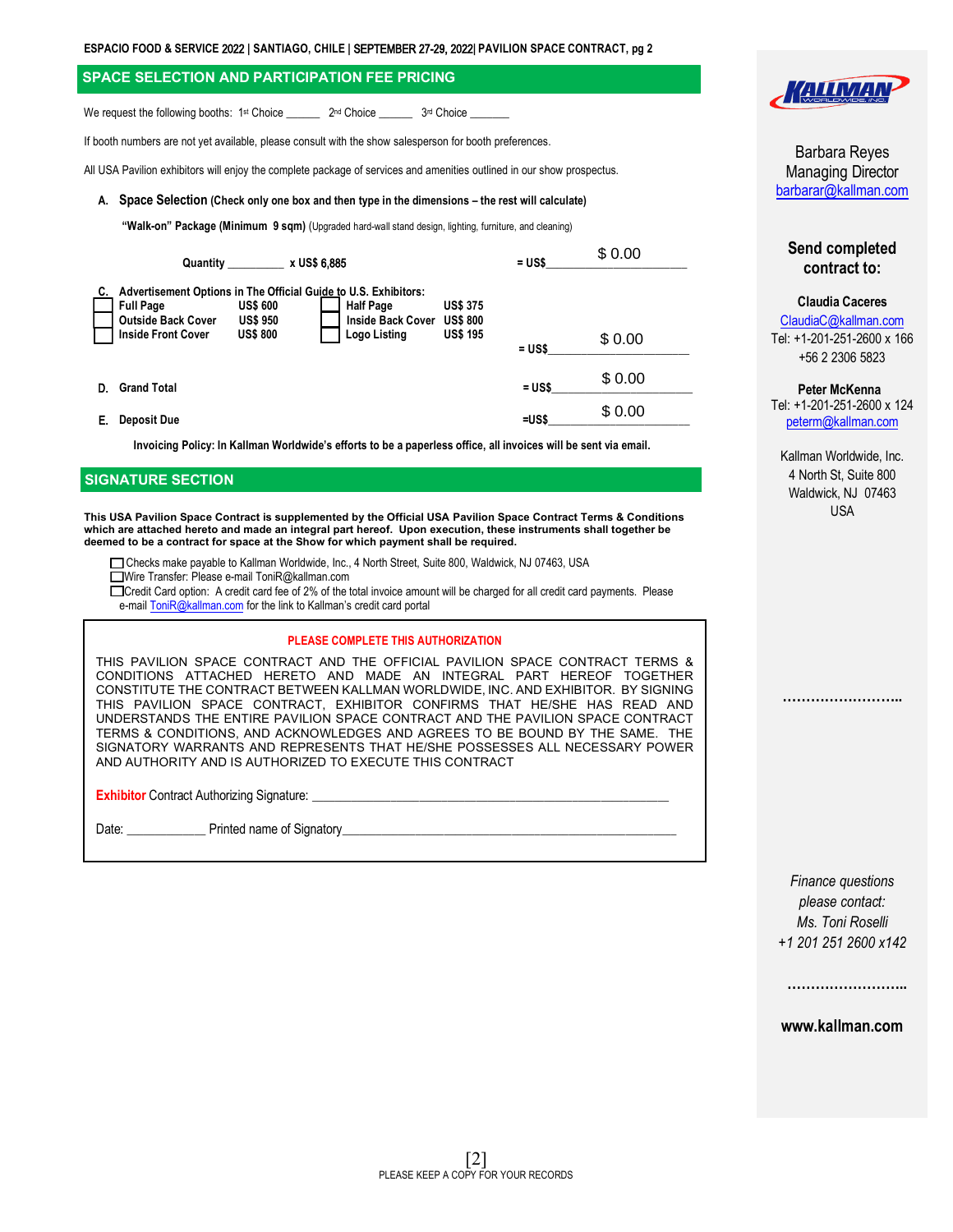### **ESPACIO FOOD & SERVICE** 2022 **PAVILION SPACE CONTRACT TERMS & CONDITIONS**

Upon the terms and conditions stated in the Pavilion Space Contract and contained in these Pavilion Space Contract Terms & Conditions, as well as any and all rules and regulations established by the organizer of the Show, Exhibitor agrees to license exhibit space (hereinafter the "Space") from Kallman Worldwide, Inc. (hereinafter referred to as "Kallman") and Kallman agrees to license Space to Exhibitor in the Show's USA Pavilion.

**1. Space Assignments**: Kallman and the Show organizer have the sole authority to assign, reassign and allocate space within the Show, including the Space. Kallman reserves the right to accept or refuse requests for space for any reason. The location and layout of the USA Pavilion are subject to change at the sole discretion of Kallman and the Show organizer. Space numbers printed in the USA Pavilion floor plan are for Kallman's reference use only, until such time as they are confirmed by the Show organizer. Kallman will assign an official booth number and allocation of the Space to the Exhibitor. Kallman's obligations hereunder are subject to, and specifically contingent upon, Kallman receiving in its sole and absolute discretion the required number of exhibitor contracts for space in the USA Pavilion at the Show.

**2. Space and Booths:** By checking the box "Turnkey Booth" in the Space Selection and Pricing section of this contract, you are contracting with Kallman Worldwide, Inc. as your stand builder for this Show. By checking the box "Raw Space" in the Space Selection and Pricing section of this contract, you are contracting and agreeing to meet the minimum raw space requirement as stated in this contract. Contracting raw space offers the Exhibitor the right to choose and hire a stand builder outside of Kallman. The Exhibitor shall not allow the stand builder to file a lien against the Show or any other entity to secure payment. Plans detailing the design, materials and colors used in Exhibitor's booth shall be submitted to Kallman at least ten (10) days in advance of the Show organizer's deadline for Kallman's review and approval. The construction of a two-story booth may be permitted, subject to the Show's rules and regulations, height restrictions, setbacks, and size constraints. There will be an increased charge for such additional space. Construction of the booth must be carried out in accordance with all applicable building codes and regulations.

**3. Compliance with Laws:** Exhibitor shall comply with all laws, rules and regulations regarding use of the Space and Exhibitor is responsible for ensuring that its employees, agents, contractors, and subcontractors comply equally with all applicable laws and regulations. Exhibitor shall keep its Space and booth in a safe condition at all times and provide its own property damage and liability insurance to cover its use of the Space during its entire time at the Show, including the pre-Show buildup, exhibition and post-Show dismantling days. Exhibitor shall ensure that equipment being demonstrated or exhibited does not emit radiation or other emissions that may be harmful to human health. No waste or dangerous substances shall be deposited in the Space and Exhibitor shall be responsible for any leak or discharge of any dangerous or regulated substance and the cost and expense to remediate the same.

**4. Staffing of Booth:** Exhibitor agrees to keep the Space fully equipped and staffed at all hours throughout the Show. Should Exhibitor's Space be left unattended, Kallman may make provisions to equip and staff the Space at the Exhibitor's cost and expense and Exhibitor shall be responsible for any cost or charge imposed on Kallman as a result of the booth being left unattended. Exhibitor shall be responsible for all cost and expense for shipping, duties, and handling of all its goods and materials, and the removal of the same from the Space and the exhibition site after the Show. Kallman has the right to have any goods or materials left by Exhibitor removed after the close of the Show at Exhibitor's cost and expense.

**5. Sharing of Space:** Exhibitor shall not share, sublease or assign the Space or any part thereof without the express, written consent of Kallman, which consent shall be in Kallman's sole and absolute discretion. In cases where Kallman has approved Exhibitor to have a co-exhibitor within its Space, Exhibitor shall remain responsible to Kallman for all obligations involving the Space and booth, including all payments.

**6. Access**: Exhibitor, its agents, employees and contractors shall have the right to access the Space prior to, during and after the Show at such times and in such manner as designated by Kallman and in such a way that will allow Exhibitor to fulfill their requirement to build their display. At the end of the Show, Exhibitor shall remove all of its materials, supplies, and debris and leave the Space clean and in the condition that it was originally received.

**7. Liability**: Kallman shall not be responsible for the safety and security of articles of any kind brought into the Show by Exhibitor, its servants, agents or contractors, members of the public, or any other person. Exhibitor, its contractors and their respective employees, personnel and guests participate in the Show at their own risk.To the extent permitted by law, Exhibitor agrees to defend, indemnify and hold harmless Kallman, the Show organizer, the Exhibition Hall Facility and City in which the Show is being held, and their Officers, Agents and Employees, against all claims,

losses, suits, damages (including consequential damages), judgments, expenses, costs and charges of every kind, including reasonable attorney's fees and cost and expense of suit, resulting from or arising out of its use and/or occupancy of the Space, including but not limited to personal injury, death, property damage or any other loss claimed by any person or persons. Without limiting the foregoing, Exhibitor's indemnity shall also include any loss or damage to displays or goods belonging to Exhibitor whether resulting from fire, storms, acts of God, air conditioning or heating failure, theft, pilferage, mysterious disappearance, civil disobedience or insurrection, bomb threats or other causes. All such items are brought to the Show and displayed at Exhibitor's own risk, and should be safeguarded by Exhibitor at all times. Kallman shall not be responsible for errors or omissions in the listings in the Show official directory and in any promotional material produced by the Show organizer. Kallman's liability is limited to the amount of the payments made by Exhibitor hereunder.

**8. Exhibitor's Insurance**: Exhibitor shall procure and maintain at its own cost and expense general public liability insurance having limits of not less than Two Million US Dollars (\$2,000,000.00), combined single limit, in connection with the activities contemplated by this Agreement and/or such greater amount required by the Show's organizer. Exhibitor shall require each of its contractors to carry similar insurance having limits of not less than One Million US Dollars (\$1,000,000.00) combined single limit, or procure insurance which covers its contractors. Kallman, the organizer of the Show, their officers and employees and their respective personnel shall be named as additional insureds on each such policy. A certificate, or certificates, of insurance shall be delivered to Kallman prior to Exhibitor or its contractors accessing the Space.

**9. Photo Release:** Exhibitor grants Kallman, the right to take photographs of Exhibitor and Exhibitor's personnel and activities at the Space, before, during or after the Show. Exhibitor further authorizes Kallman, its assignees and transferees to copyright, use and publish the same in print and/or electronically and to use such photographs with or without the names of the individuals depicted therein for any lawful purpose, including such purposes as publicity, illustration, advertising, and web content. Exhibitor shall obtain the consent of all of its personnel for the use of photographs as set forth in this paragraph and shall indemnify and hold Kallman, its assignees and transferees harmless with respect to the same.

**10. Trademarks**: Exhibitor is responsible for obtaining consent to use any trademark, logo or slogan associated with the Show. Exhibitor affirms that it has the legal authority for its use of any intellectual property associated with any product or promotional material that it will display, offer, or otherwise use in its exhibit at the Show and that it will not knowingly infringe the intellectual property rights of another party.

**11. Bankruptcy**: If Exhibitor, for any reason, is placed in the hands of a receiver, an administrator or liquidator, or files for bankruptcy, unless otherwise agreed between Exhibitor and Kallman, Exhibitor shall be treated as if it withdrew from this agreement effective as of the date Kallman learns of the same.

**12. Payment Schedule and Prices:** A schedule of prices for space is outlined in the Space Selection and Participation Fee Pricing Section in the Pavilion Space Contract. Following submission of a signed copy of this contract, Exhibitor shall submit a 50% deposit of the Grand Total applicable to the preferred space (including any additional fees, advertising, tax) to Kallman upon receipt of the Kallman invoice. Any remaining balance due must be remitted to Kallman six (6) months prior to the Show start date. If this Contract is received by Kallman within six (6) months of the Show start date, full payment must be made at the time this Contract is executed by Exhibitor, or immediately upon receipt of the Kallman invoice if the Grand Total is not then known. If payment is not received by the due date, a late charge of 5% of the outstanding payment shall be assessed. No assignment of Space will be made to Exhibitor unless and until the proper payment has been received. Kallman has the right to cancel this Agreement if Exhibitor has not paid in full by the final invoice due date. The cancellation policy listed below will apply in that case. All prices are in US Dollars (US\$) and all payments shall be made in US Dollars. Kallman reserves the right to vary prices or impose a surcharge at any time prior to the opening of the Show if either: a) there are significant increases in the rate of currency exchange, duties or taxes or b) there are significant increases in the costs in connection with conducting the Show.

**13. Exhibitor Cancellation or Space Reduction:** Because Kallman bases its space allocation and commitments on each of the exhibitor's contracts to license space, by signing this Contract, Exhibitor is committed to paying 100% of the Grand Total to Kallman. If Exhibitor seeks to cancel its Space, the following shall apply: (a) Written notification of the intention to cancel received by Kallman more than 180 days before the Opening Day of the Show will result in a refund of any amounts paid to Kallman above the first 50% of the Grand Total. (b) Written notification less than 180 days prior to the Opening Day of the Show will result in a forfeiture of all payments made by Exhibitor and Exhibitor will remain liable for payment of the Grand